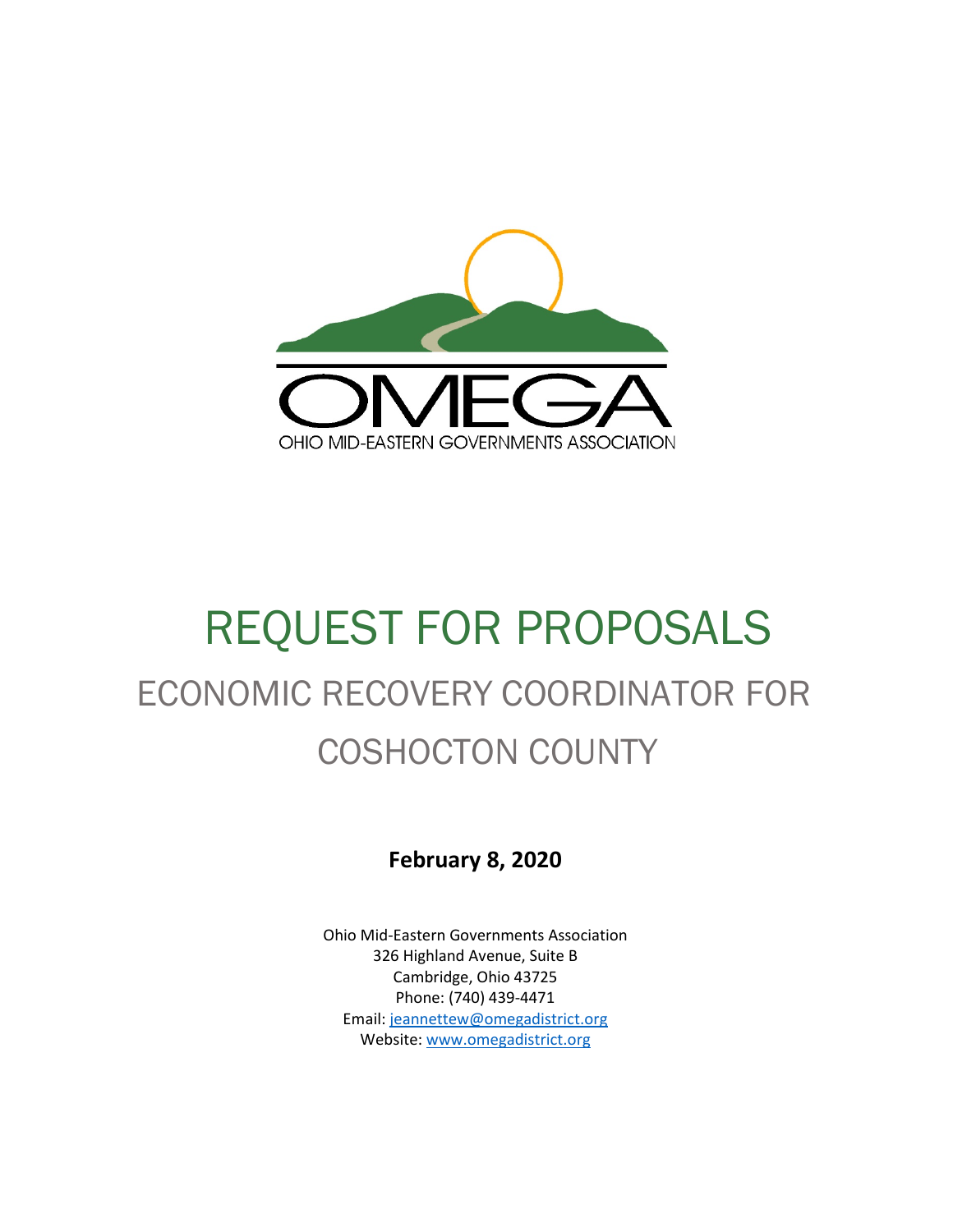## **SECTION 1: Basics of the Request for Proposals**

#### **1.1 INTRODUCTION**

The Ohio Mid-Eastern Governments Association (OMEGA) is requesting proposals for a CONSULTANT to serve as an Economic Recovery Coordinator for Coshocton County. The Economic Recovery Coordinator will provide targeted technical assistance to local governments and economic development professionals in Coshocton County. This technical assistance will be focused on activities that will lead to economic recovery from the pandemic and from the closure of the coal-fired power plant in Conesville. This activity is being funded through a grant from the US Economic Development Administration (EDA).

#### **1.2 PROCURING AND CONTRACTING AGENCY**

This Request for Proposal (RFP) is being issued by OMEGA, which is the sole point of contact during the selection process. The person(s) responsible for managing the procurement process is Jeannette M. Wierzbicki, P.E., Executive Director for OMEGA.

#### **1.3 SCOPE OF WORK**

Proposals will need to include the following items in the Scope of Work as well as the CONSULTANT's approach to completion of these work activities.

- Assist Coshocton County Port Authority with activities associated with the redevelopment of the former power plant site.
- Assist Coshocton County Port Authority with development of Coshocton Collaborative.
- Develop specific tactical plans leading to implementation of economic recovery strategies.
- Conduct market analysis to include site identification for attracting targeted industry sectors.
- Assist local governments with downtown redevelopment plans.
- Partner with other agencies to provide training sessions to local businesses on ecommerce and resiliency planning activities.
- Work collaboratively with other agencies, local governments, and Coshocton County Port Authority on other economic recovery planning activities.
- Work collaboratively with the OMEGA's contracted Regional Economic Recovery Coordinator to ensure a consistent strategy for recovery activities.
- Promote inclusiveness in recovery to increase stakeholder participation and support vulnerable and underserved populations.
- Facilitate a unified communications strategy to keep all stakeholders working in concert to manage expectations and communicate a clear and consistent message to the public.
- Work with Coshocton County to incorporate hazard mitigation and resilience into plans and implementation.

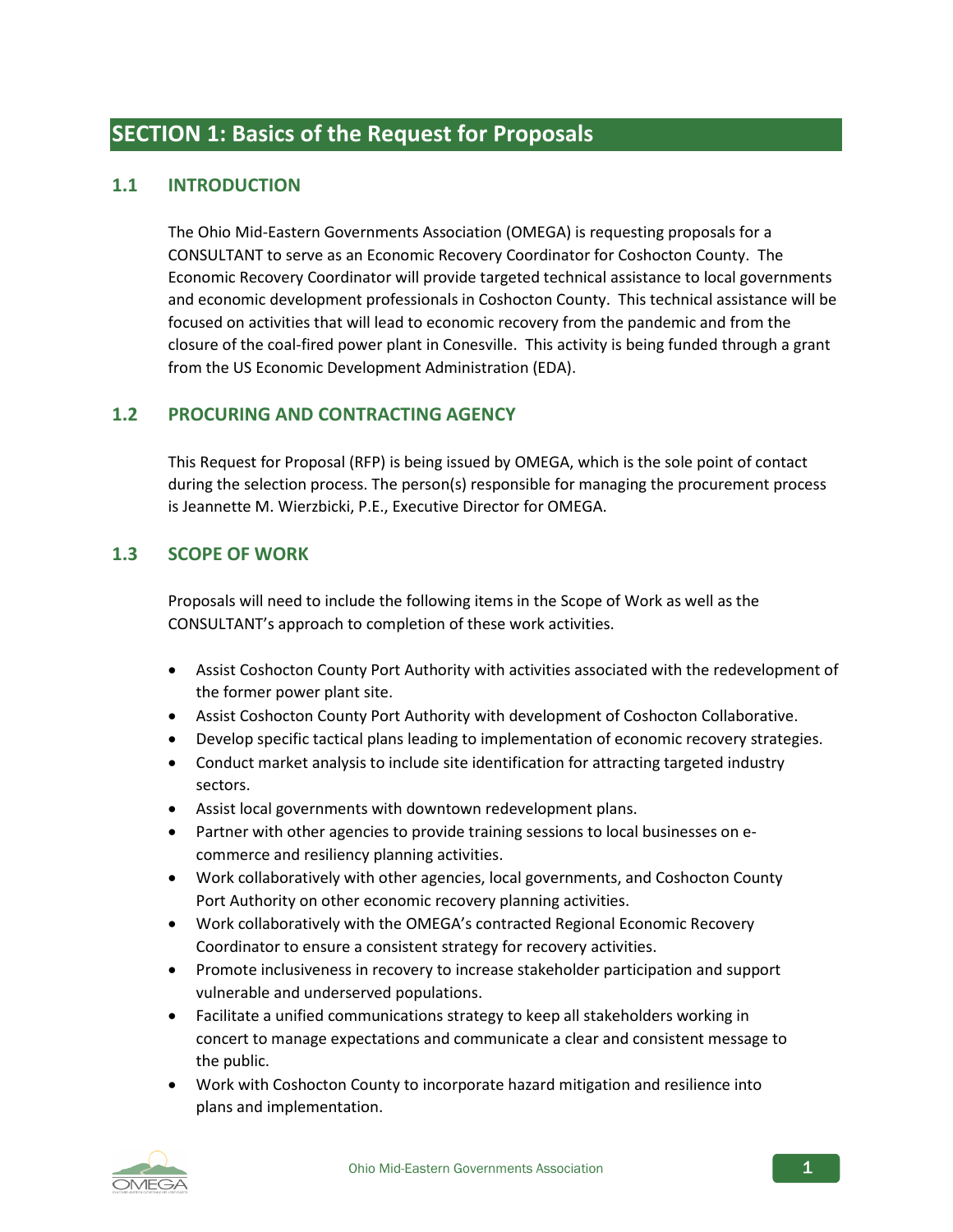- Identify appropriate sources to fill gaps in funding and maximize the benefit from state, federal, and private funding resources.
- Work with workforce development and educational partners to assess industry assets and focus on promoting aligning programs to mitigate unemployment impacts of COVID and the declining coal economy.
- Assist Ohio University's Voinovich School with community engagement meetings and implementation of strategic planning initiative for Coshocton County.
- Prepare quarterly progress reports.
- Provide annual updates to the OMEGA Executive Board on work accomplished at the September 2021 and September 2022 Executive Board meetings.

The CONSULTANT and OMEGA will work with the Coshocton County Commissioners, Coshocton County Port Authority, local governments, and Ohio University.

#### **1.4 QUESTIONS AND CLARIFICATIONS**

Any questions concerning this RFP may be submitted by email on orbefore **February 26, 2021** as follows:

> Jeannette M. Wierzbicki, P.E. Executive Director Ohio Mid-Eastern Governments Association [jeannettew@omegadistrict.org](mailto:jeannettew@omegadistrict.org)

Entities are expected to raise any questions, exceptions, or additions they have concerning the RFP document or its requirements at this point in the RFP process. If an entity discovers any significant ambiguity, error, conflict, discrepancy, omission or other deficiency in this RFP, the entity should immediately notify OMEGA.

#### **1.5 SUBMISSION REQUIREMENTS**

Proposals should be limited to no more than 20 pages including references and qualifications and should include the following:

- Approach
- Scope of Work
- Schedule with Milestones
- Total cost to complete Scope of Work to include labor, expenses such as travel, supplies, and other miscellaneous costs needed to complete project
- Point of contact
- Qualifications
- Minimum of five references with contact name, phone number, e-mail address and brief description of work performed

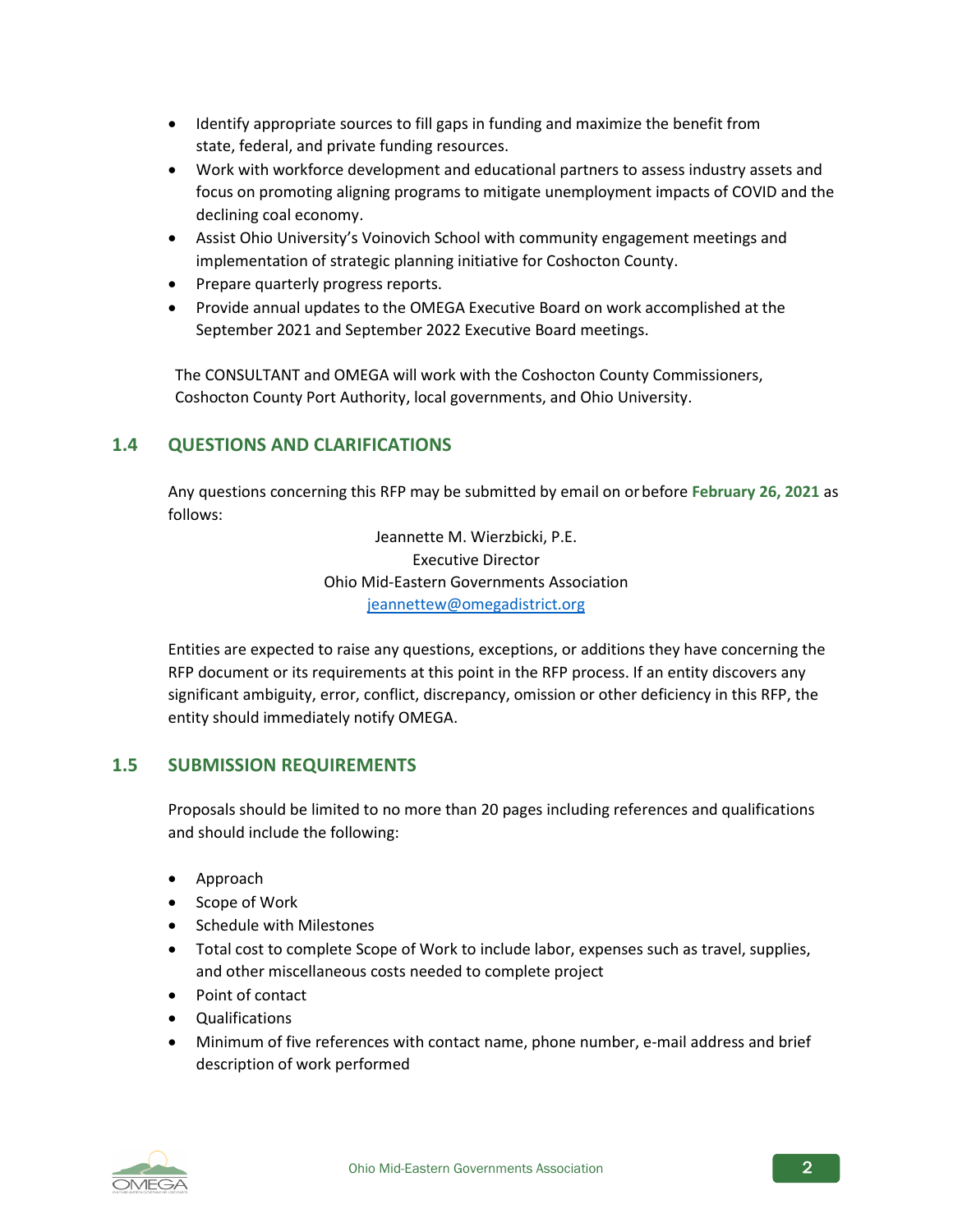- **A. Qualifications, Experience, and Capabilities.** Describe the qualifications and capabilities of implementing the scope of services. Include qualifications associated with working with multiple stakeholders particularly in rural and Appalachian areas. Include knowledge and familiarity with the people and socio-economic conditions of the Appalachian Ohio region and Coshocton County. Include project summaries of relevant projects completed.
- **B. Key Staff Assigned to Project**. Include resumes of key staff assigned to this project and provide an organization chart identifying personnel assigned to this proposal, including their roles and anticipated level of involvement. Personnel identified in the proposal must be the principal staff that will work with OMEGA and represent the majority of hours billed.
- **C. Company History (if applicable).** Provide overview of company including but not limited to:
	- Legal name of business
	- Identification of parent companies, subsidiaries, and affiliates
	- Years in business
	- Names, addresses, position of all persons having a financial interest in the company
	- State of formation
	- Number of employees
	- Licenses and certifications relevant to the described work

All proposals are due by **4:00 PM** on **March 5, 2021** by **e-mail only** to: Jeannette M. Wierzbicki, P.E. Executive Director Ohio Mid-Eastern Governments Association [jeannettew@omegadistrict.org](mailto:jeannettew@omegadistrict.org)

Late proposals will **not** be accepted.

#### **1.6 SELECTION SCHEDULE**

**DATE EVENT**

February 8, 2021 Issuance of the RFP **March 5, 2021 Proposals due**

February 26, 2021 Last day for submitting inquiries March 17, 2021 Notification of Selected Consultant

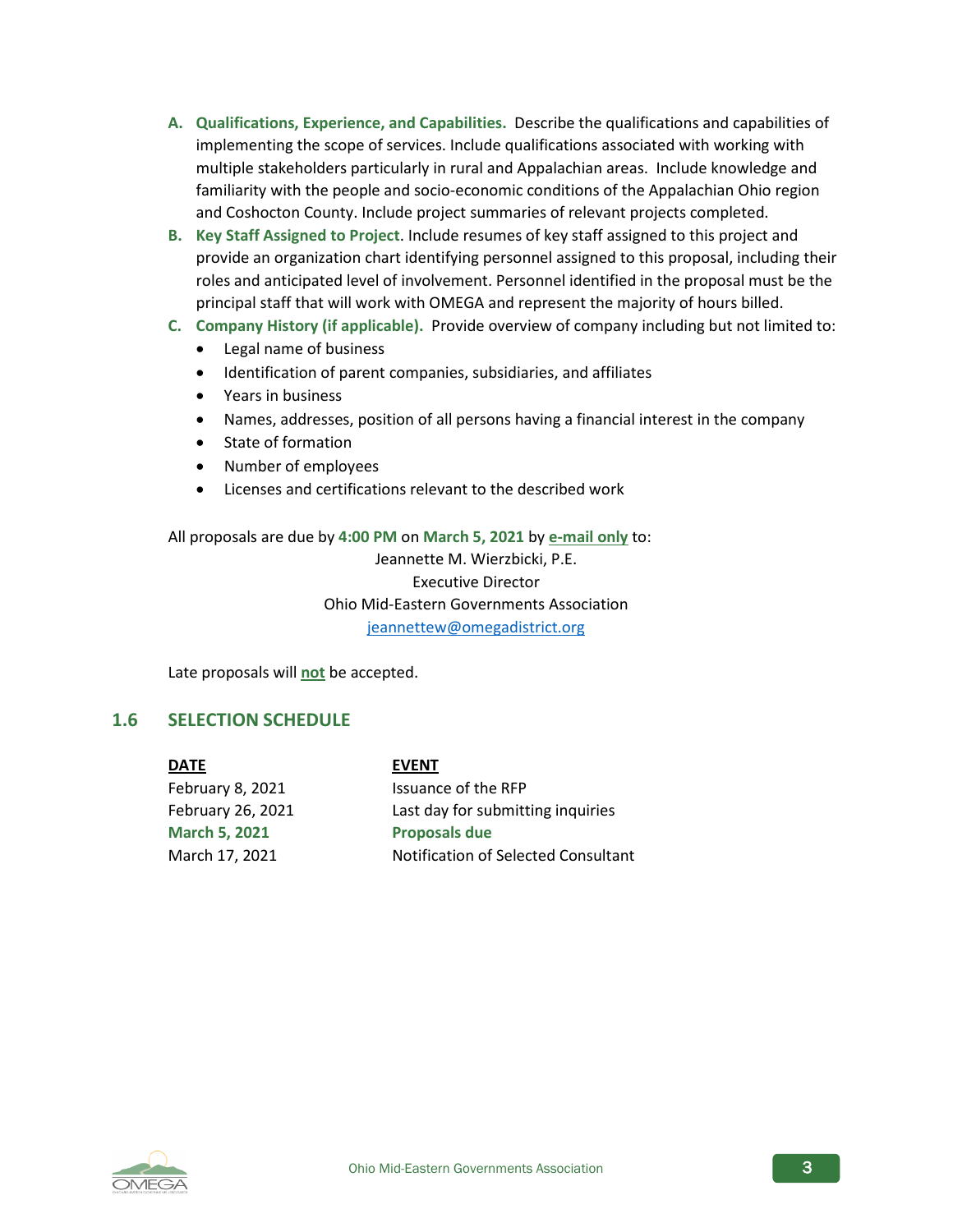#### 2.1 **GENERAL INSTRUCTIONS AND INFORMATION**

The evaluation and selection of the Consultant to serve as an Economic Recovery Coordinator for Coshocton County will be based on the information submitted in the entity's proposal including estimated cost of study, scope of work, and creativity. Failure to respond to each of the requirements in the RFP may be the basis for rejecting a response. Entities should respond clearly and completely on all requirements. Entities must be as concise as possible with respect to presenting a clear and complete proposal.

#### 2.2 **DEVIATION AND EXCEPTIONS**

Deviations and exceptions from terms, conditions, or specifications from this RFP shall be described fully on the entity's letterhead, signed, and attached to the response. In the absence of such statement, the proposal shall be accepted as in strict compliance with all terms, conditions, and specifications and the entity shall be held liable.

#### 2.3 **AFFECTIVITY OF OTHER MEDIA**

This RFP is the official media governing proposal procedures. No other documents, letters, or oral instructions shall have any influence whatsoever, unless incorporated by reference herein, or unless an official AMENDMENT is made to this document by OMEGA.

## **SECTION 3: Non-Discrimination**

No person in the United States must, on the ground of race, color, national origin, handicap, age, religion, or sex, be excluded from participation in, be denied the benefits of, or be subject to discrimination under, any program or activity receiving Federal financial assistance.

To effectuate compliance with Title VI of the Civil Rights Act of 1964 ( 42 U.S.C. Section 2000d et seq.,); as amended, OMEGA is required to include the following in any solicitation or contract and these provisions will be incorporated into the contract between OMEGA and the selected consultant (CONSULTANT). The CONSULTANT will need to abide by these provisions:

- 1. Title VI of the Civil Rights Act of 1964 (42 U.S.C. §§ 2000d *et seq.*) and DOC implementing regulations published at 15 C.F.R. Part 8 prohibiting discrimination on the grounds of race, color, or national origin under programs or activities receiving Federal financial assistance.
- 2. Title IX of the Education Amendments of 1972 (20 U.S.C. §§ 1681 *et seq.*) prohibiting discrimination on the basis of sex under Federally assisted education programs or activities.

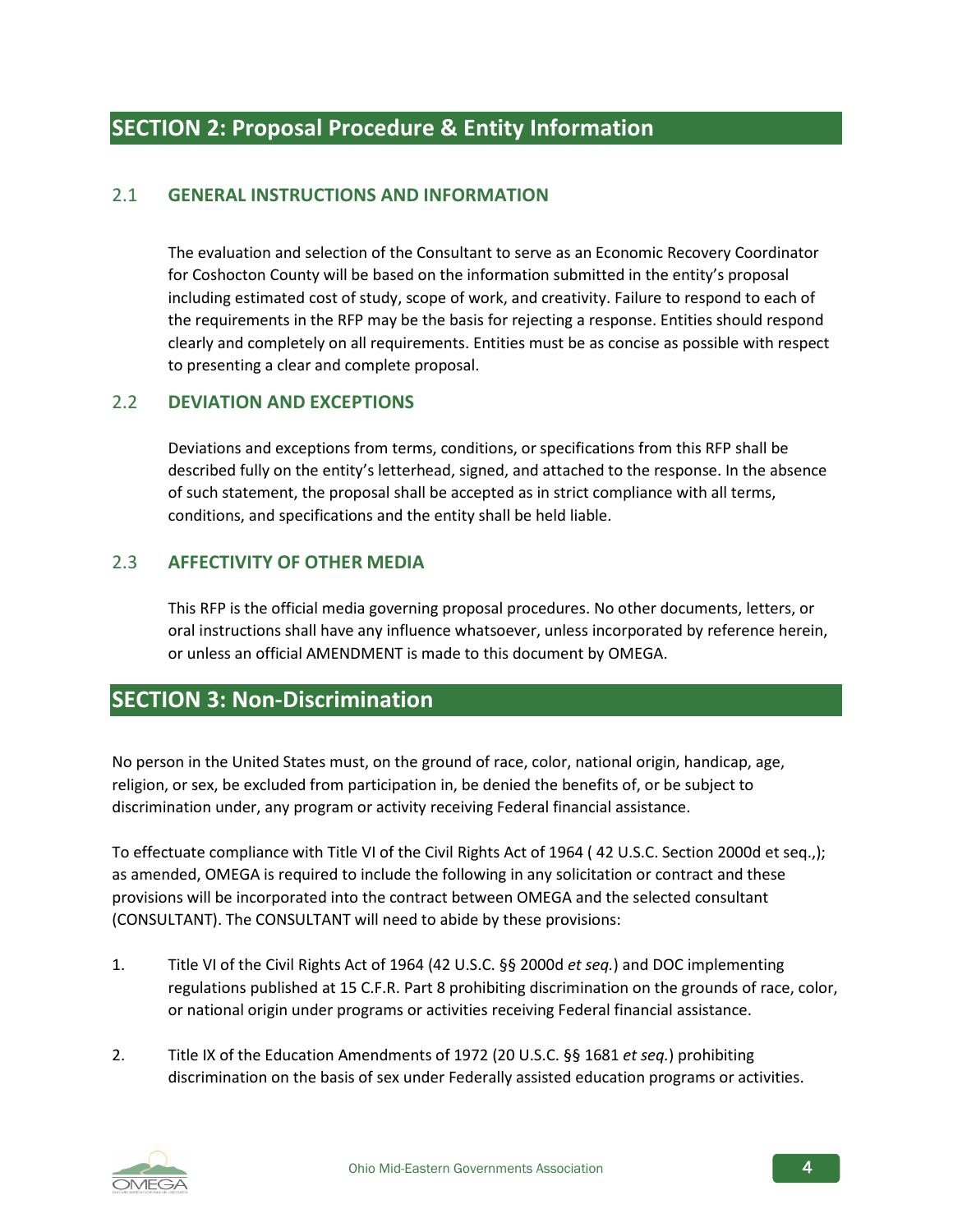- 3. The Americans with Disabilities Act of 1990 (42 U.S.C. §§ 12101 *et seq.*) prohibiting discrimination on the basis of disability under programs, activities, and services provided or made available by State and local governments or instrumentalities or agencies thereto, as well as public or private entities that provide public transportation.
- 4. Section 504 of the Rehabilitation Act of 1973, as amended (29 U.S.C. § 794), and DOC implementing regulations published at 15 C.F.R. Part 8b prohibiting discrimination on the basis of handicap under any program or activity receiving or benefiting from Federal assistance. For purposes of complying with the accessibility standards set forth in 15 C.F.R. § 8b.18(c), nonfederal entities must adhere to the regulations, published by the U.S. Department of Justice, implementing Title II of the Americans with Disabilities Act (ADA) (28 C.F.R. part 35; 75 FR 56164, as amended by 76 FR 13285) and Title III of the ADA (28 C.F.R. part 36; 75 FR 56164, as amended by 76 FR 13286). The revised regulations adopted new enforceable accessibility standards called the "2010 ADA Standards for Accessible Design" (2010 Standards), which replace and supersede the former Uniform Federal Accessibility Standards for new construction and alteration projects.
- 5. The Age Discrimination Act of 1975, as amended (42 U.S.C. §§ 6101 *et seq.*), and DOC implementing regulations published at 15 C.F.R. Part 20 prohibiting discrimination on the basis of age in programs or activities receiving Federal financial assistance.
- 6. Any other applicable non-discrimination law(s).

## **SECTION 4: Proposal Evaluation & Acceptance**

#### **4.1 EVALUATION AND SELECTION**

All qualified proposals submitted in accordance with the terms of the RFP will be evaluated to determine the most responsive entity. A uniform selection process will be used to evaluate all proposals.

OMEGA staff in conjunction with representatives from the Coshocton County Port Authority and Ohio University will review and evaluate all proposals received in response to this Request for Proposal. Based upon this evaluation, OMEGA staff will make a recommendation to the OMEGA Executive Board for review and approval.

#### **4.2 SELECTION CRITERIA**

Proposals will be evaluated and ranked based on the selection criteria outlined below. OMEGA may ask the top ranked firms, groups, or persons to interview as part of the evaluation process. After the conclusion of the evaluation process, the firms, groups, or persons will be ranked in priority order with the highest-ranking firm, group, or person being selected to negotiate a contract and scope of services with OMEGA. If a contract satisfactory to both parties cannot be